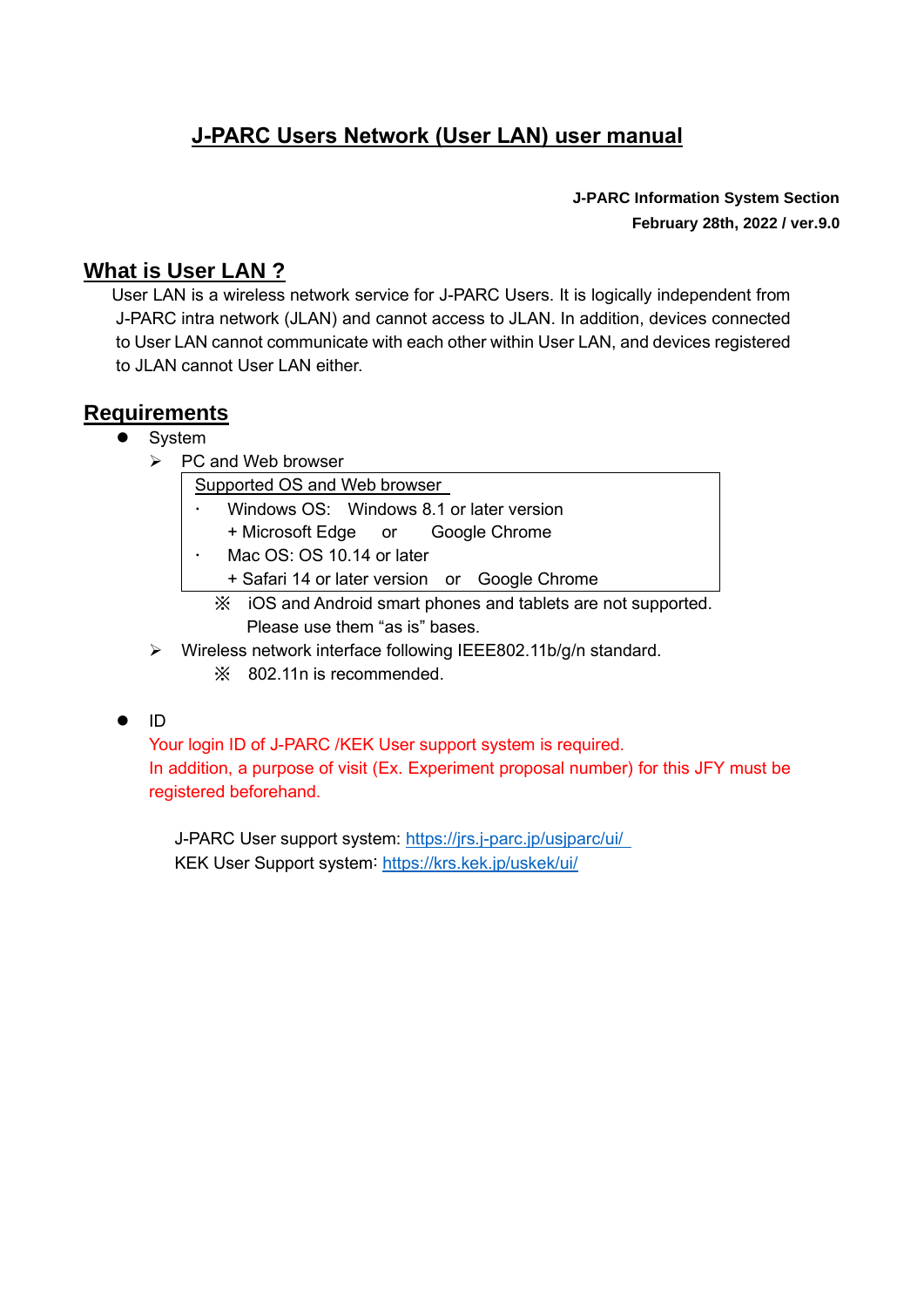# **Getting Started**

The first step is to find the SSID "**UserLAN3**" from an available wireless network list, and then connect it with the parameters written below. For more technical details to connect wireless LAN, please consult manuals of your PC or wireless LAN network card.

### **TCP/IP properties**

| IP address  | Obtain IP address automatically (DHCP)         |
|-------------|------------------------------------------------|
| DNS address | Obtain DNS server address automatically (DHCP) |

### **Wireless network properties**

| SSID (Only in Tokai area)              | UserLAN3 |
|----------------------------------------|----------|
| Security key                           | userlan0 |
| Network Authentication (WPA2 Personal) | WPA2-PSK |
| Data encryption                        | AES      |

※ The last character is not alphabetic O but numeric zero.

※ However, some places are not available, where the wireless AP that is not adaptable to 5GHz band is equipped. For available places, access to 無線 AP [設置場所一覧<](http://www-intra.j-parc.jp/JLAN/network/ipnet05.html) [Japanese only](http://www-intra.j-parc.jp/JLAN/network/ipnet05.html) >

#### **Example Windows10 Mac**



| The Wi-Fi network "UserLAN3" requires a<br>WPA2 password. |                       |  |
|-----------------------------------------------------------|-----------------------|--|
|                                                           | userlan0              |  |
| Password:                                                 |                       |  |
| Show password                                             |                       |  |
| Remember this network                                     |                       |  |
|                                                           | Cancel<br><b>Join</b> |  |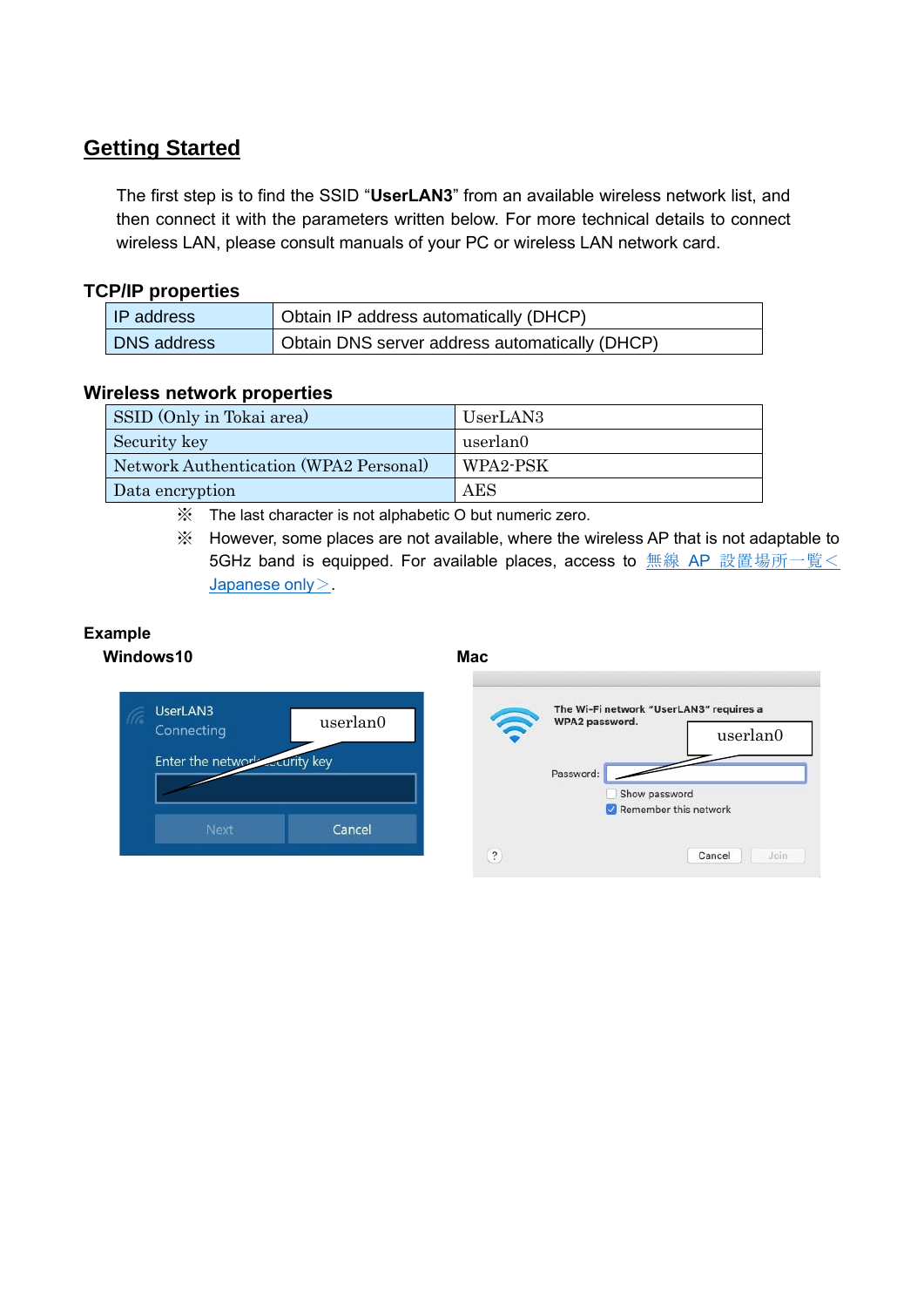## **How to Login**

Open your Web browser and access to arbitrary URL address. The login page will be displayed (redirected) as below. (Your PC is still temporarily disconnected from the Internet in this stage.)

If you are not redirected, access ["https://auth.userlan.j-parc.jp/users/"](https://auth.userlan.j-parc.jp/users/).



Error ID/password input will lead you to a page as bellow. Try the other ID or password.

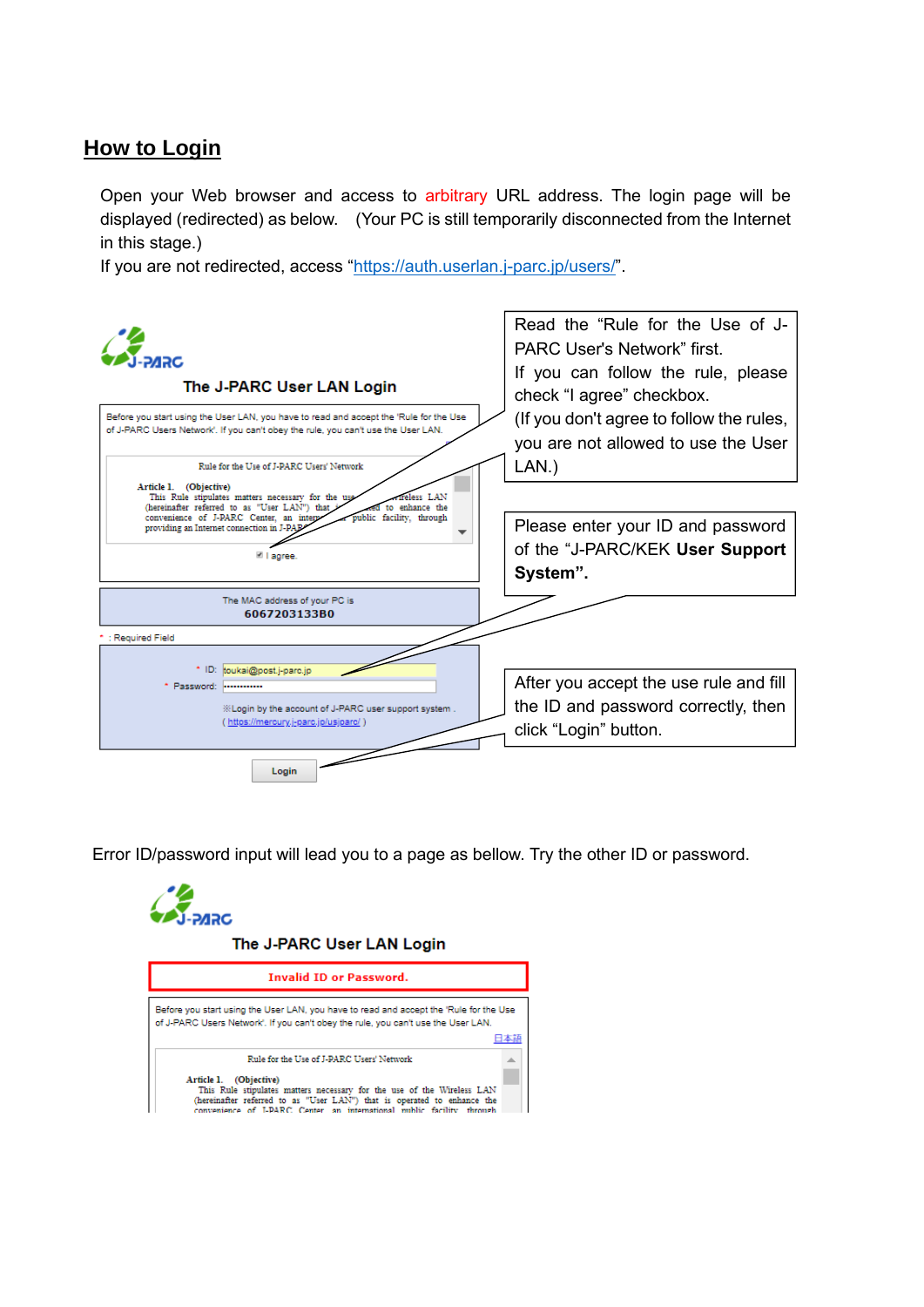If you succeeded in the login authentication, you will see a page as below.

Finally, you will see a page as below with a title of "Logged in successfully". Hereafter you can use the internet for 14 days without another login procedure.

Re-login will be required after 14 days from the first login.

|                                          | Logged in successfully.                                                                                                                                                                                                |  |
|------------------------------------------|------------------------------------------------------------------------------------------------------------------------------------------------------------------------------------------------------------------------|--|
|                                          | The MAC address of your PC is<br>6067203133B0                                                                                                                                                                          |  |
| ID:                                      |                                                                                                                                                                                                                        |  |
| Full Name:                               |                                                                                                                                                                                                                        |  |
| Affiliation:                             |                                                                                                                                                                                                                        |  |
| E-mail:                                  |                                                                                                                                                                                                                        |  |
| FirstLoginDate: 2018/10/22               |                                                                                                                                                                                                                        |  |
| ExpirationDate: 2018/11/05               |                                                                                                                                                                                                                        |  |
| You can use J-PARC User LAN for 14 days. |                                                                                                                                                                                                                        |  |
| date.                                    | Re-login will be required when you will continuously use after the expiration                                                                                                                                          |  |
|                                          | If you want use J-PARC User LAN without intermission, Please bookmark<br>this page and use "Extend for 14 days" button below. Clicking the button will<br>extend use term for more 14 days from the day of the action. |  |
|                                          | Extend for 14 days                                                                                                                                                                                                     |  |
|                                          | If you want to finish this connection yourself, please click the button below.                                                                                                                                         |  |
|                                          | Release my session                                                                                                                                                                                                     |  |
|                                          | If you have a problem, please contact JLAN support office.<br>TEL: 029-284-3631 E-mail: jlan-consult@j-parc.jp                                                                                                         |  |
| <b>News</b>                              |                                                                                                                                                                                                                        |  |
|                                          |                                                                                                                                                                                                                        |  |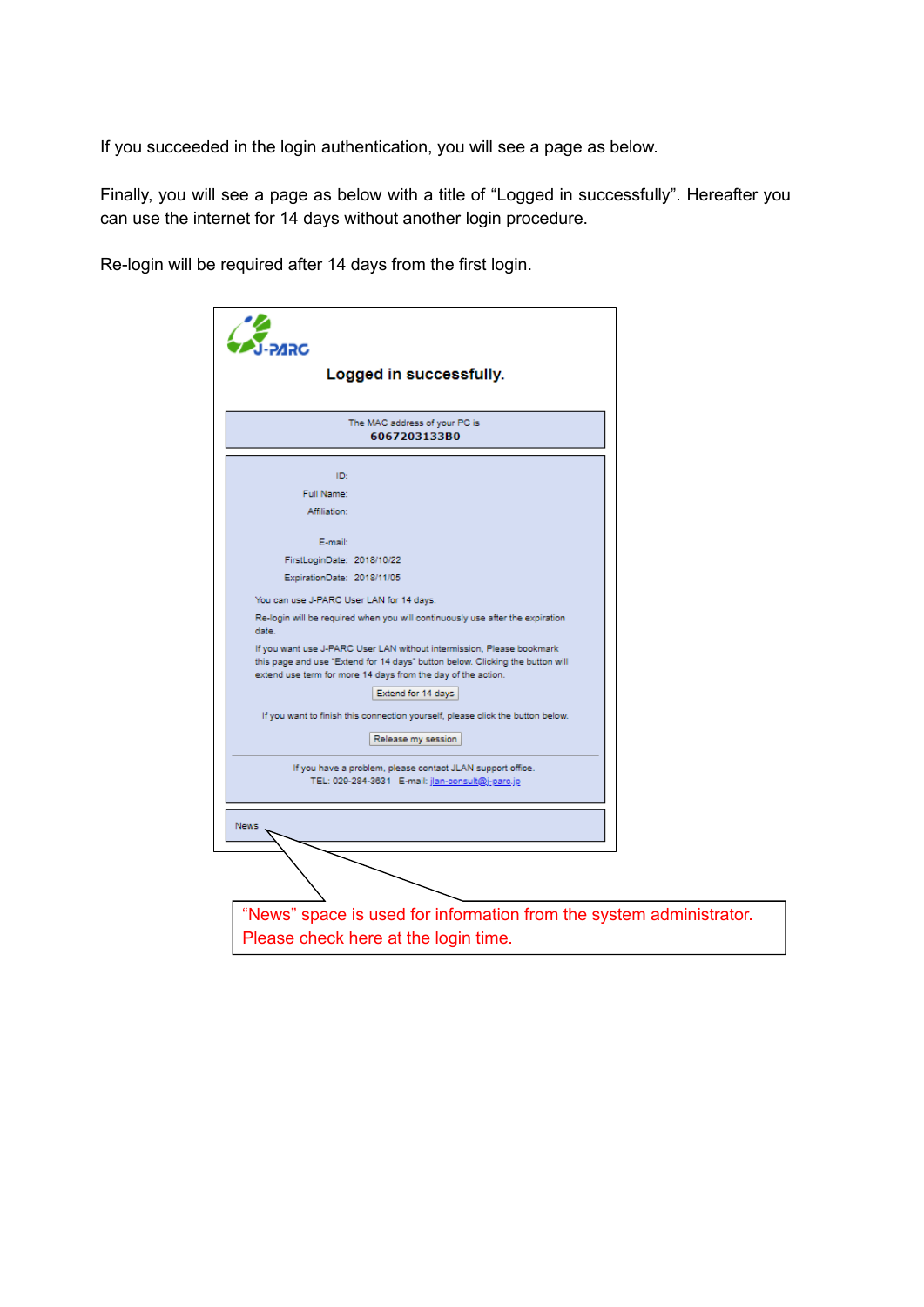# **Extend period of use or End of Connection**

You can extend use another 14days from the day of procedures without re-login if you have been done procedure for extend before the expiry of a certain period.

Or, if you intend to end of use, you can be ended the use of connection explicitly, otherwise connection will be automatically disconnect when the period has expired.

And you may re-use with logging in, even after end of use.

In either case, please access to the following URL on the browser with connecting User LAN;

**<https://auth.userlan.j-parc.jp/users/>**

| Logged in successfully.                                                                                                                                                                                                                                                                                                                                                                                                                                                                                                                                                                           |                                                                                  |
|---------------------------------------------------------------------------------------------------------------------------------------------------------------------------------------------------------------------------------------------------------------------------------------------------------------------------------------------------------------------------------------------------------------------------------------------------------------------------------------------------------------------------------------------------------------------------------------------------|----------------------------------------------------------------------------------|
| The MAC address of your PC is<br>6067203133B0                                                                                                                                                                                                                                                                                                                                                                                                                                                                                                                                                     |                                                                                  |
| ID:<br>Full Name:<br>Affiliation:<br>E-mail:<br>FirstLoginDate: 2018/10/22<br>ExpirationDate: 2018/11/05                                                                                                                                                                                                                                                                                                                                                                                                                                                                                          | When you extend period of use for another 14<br>days, click [Extend for 14days]. |
| You can use J-PARC User LAN for 14 days.<br>Re-login will be required when you will continuously use after the expiration<br>date.<br>If you want use J-PARC User LAN without intermission, Please<br>mark<br>the button will<br>this page and use "Extend for 14 days" button below. Click<br>extend use term for more 14 days from the day of the action.<br>Extend for 14 days<br>If you want to finish this connection yourself, please click the but<br>Release my session<br>If you have a problem, please contact JLAN support office.<br>TEL: 029-284-3631 E-mail: jlan-consult@j-parc.jp | When you intend period of use to be ended,<br>click [Release my session].        |
| <b>News</b>                                                                                                                                                                                                                                                                                                                                                                                                                                                                                                                                                                                       |                                                                                  |

Any comments/feedbacks are welcome. Please contact JLAN support office.

- Office hours: Monday- Friday 9AM-5PM
- mail: JLAN-consult@j-parc.jp
- call: 029-284-3631 or PHS3631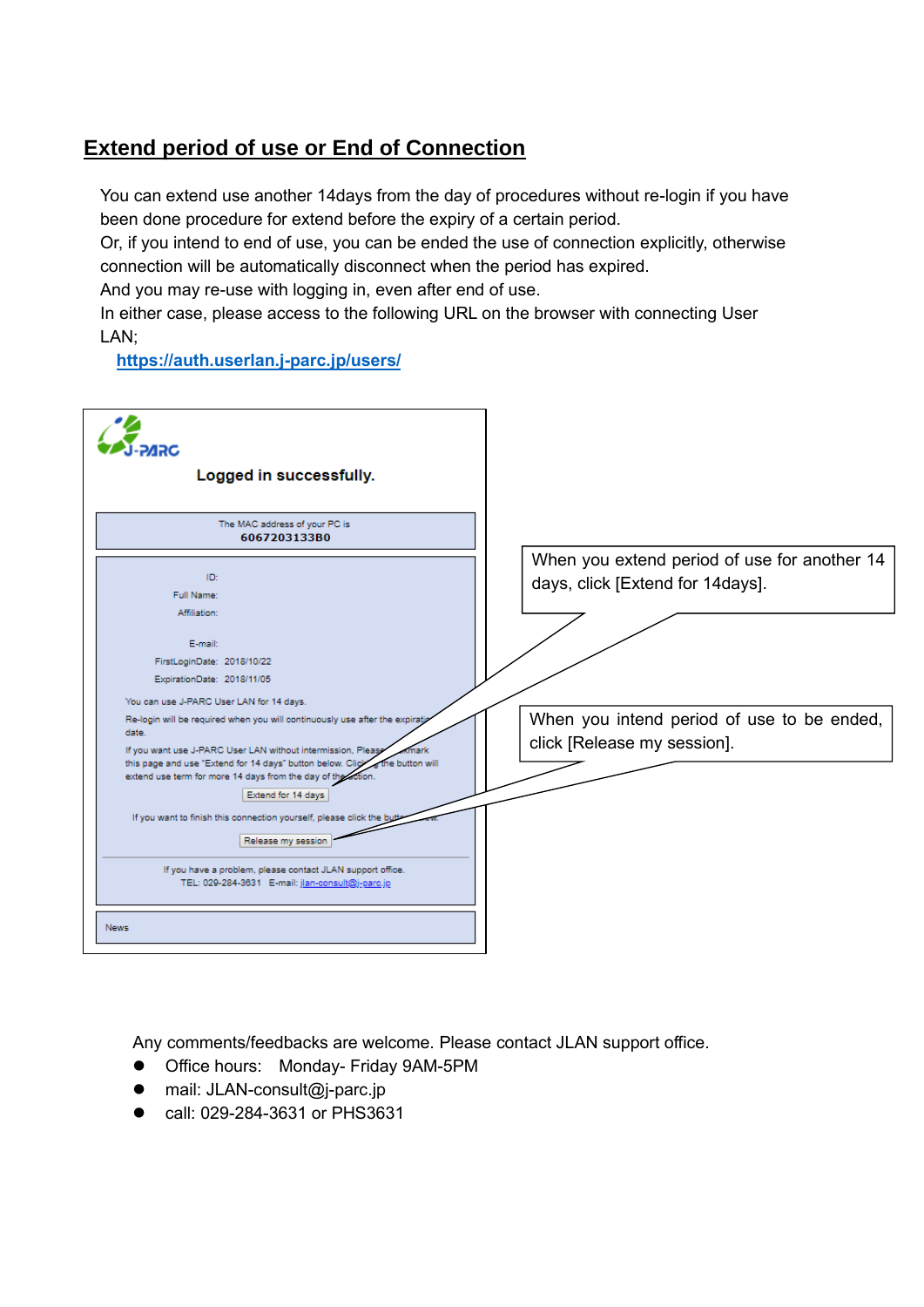## **Frequently Asked Questions and Answers**

- 1. Q: I was not able to connect the User LAN after I connected to the GWLAN. I was not able to connect the GWLAN after User LAN connection.
	- Q: Login page was not appeared (redirected) in my web browser.

A: try the following User LAN login page address explicitly; **<https://auth.userlan.j-parc.jp/users/>**

2. Q: In using iOS devices, though I have completed login authentication which said "Logged in successfully", it seems to be disconnected when I connect web pages.

A: It is sometimes relieved by deleting anything SSIDs set in the device other than the SSID of "UserLAN3".

3. Q: The login authentication takes too much time (more than 1min to be completed).

A: It may refer to a cashed link of the browser. It could be solved by one of the following;

- (a) FINISH (CLOSE the page is not enough) the browser and restart.
- (b) Clear the browser cash.
- 4. Q: I have an ID in the KEK User Support system, but I could not login User LAN by the ID.

Q: I tried to login as soon as I registered (or added a purpose of visit) the J-PARC/KEK User Support System, but I could not login by the ID.

A: For User LAN authentication, ID of J-PARC J-PARC/KEK User Support System is not enough. The ID must be linked to User support system's "activity"s of approved experiment for this JFY.

In addition, since the information of the authorized users are collected at every 30 min, it takes a while after the registration at the User support system.